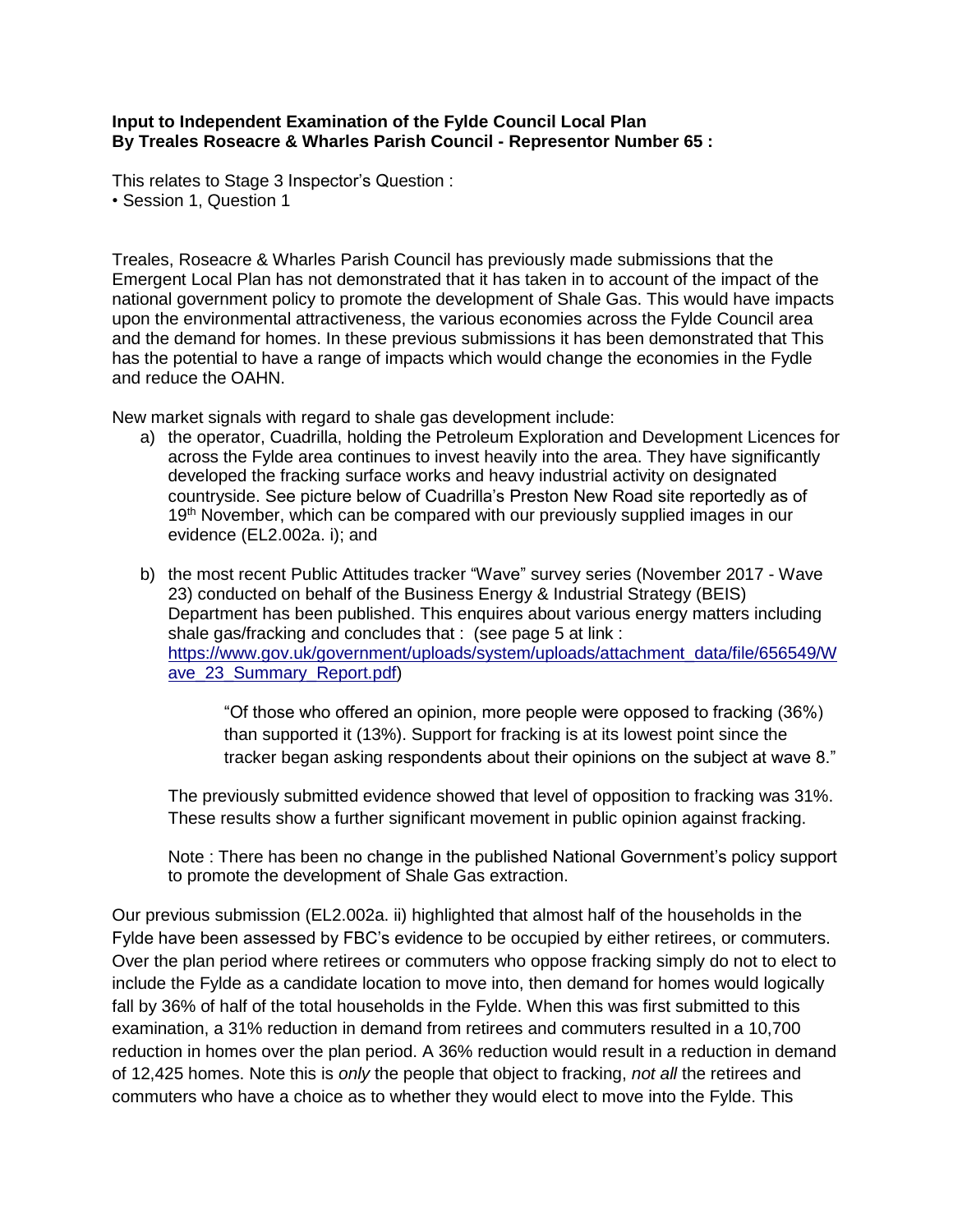would have a significant consequential effect on indirect and induced jobs, with a further reduction in demand for housing.

There is a similar effect on the impact on the visitor economy where people opposed to fracking, do not elect to spend their leisure time and money in a fracking area, with the further impact on reduced housing demand.

No evidence has been presented in the emergent Local Plan on the assessment of the beneficial, or negative impacts on the economies and OAHN of the Fylde.

The compliance with government policy in the forecasts over the plan period creates a massive impact. It needs to be assessed.as per compliance with other government policy and consequential actions proposed for the economy and OAHN.

In addition,

BAE Systems, one of the largest employers of national high value jobs in the district, has announced that 750 jobs will be lost at its Warton site in the Fylde and the sister site at Samlesbury just east of Preston. (See link - http://www.itv.com/news/granada/2017-10-10/baesystems-confirms-job-losses-for-lancashire-sites/ **)** Oxford Economics 2015 report on the Impact of BAE Systems on the UK Economy

(see link - [http://www.oxfordeconomics.com/my-oxford/projects/311905\)](http://www.oxfordeconomics.com/my-oxford/projects/311905)

Section 5.3 "NORTH WEST – MILITARY AIR AND INFORMATION " on page 40 states that

"The Warton, Samlesbury, and Preston (Channel Way) sites in the North West region directly employ 9,500 fulltime equivalent workers, with a further 1,600 jobs supported in the indirect supply chain, and an additional 5,100 jobs supported through the consumer spend of these employees. The employment multiplier is 1.7 for the North West region, meaning that for every 10 FTE jobs at BAE Systems, 17 FTE jobs are supported across the local area as a whole, including those directly employed at BAE Systems."

No evidence has been presented of the resources assumed to be made available to FBC to mitigate: these direct, indirect or induced job losses; or the consequential reduced demand for homes in the economy of these or prospective future reductions in employment as a result of productivity improvements in the military aerospace sector.

There is no evidence presented in the Local Plan of the resources available to support the attraction and creation of additional jobs to the Warton and Blackpool Airport Local Enterprise Zone sites and any consequential increase in housing demand in the district.